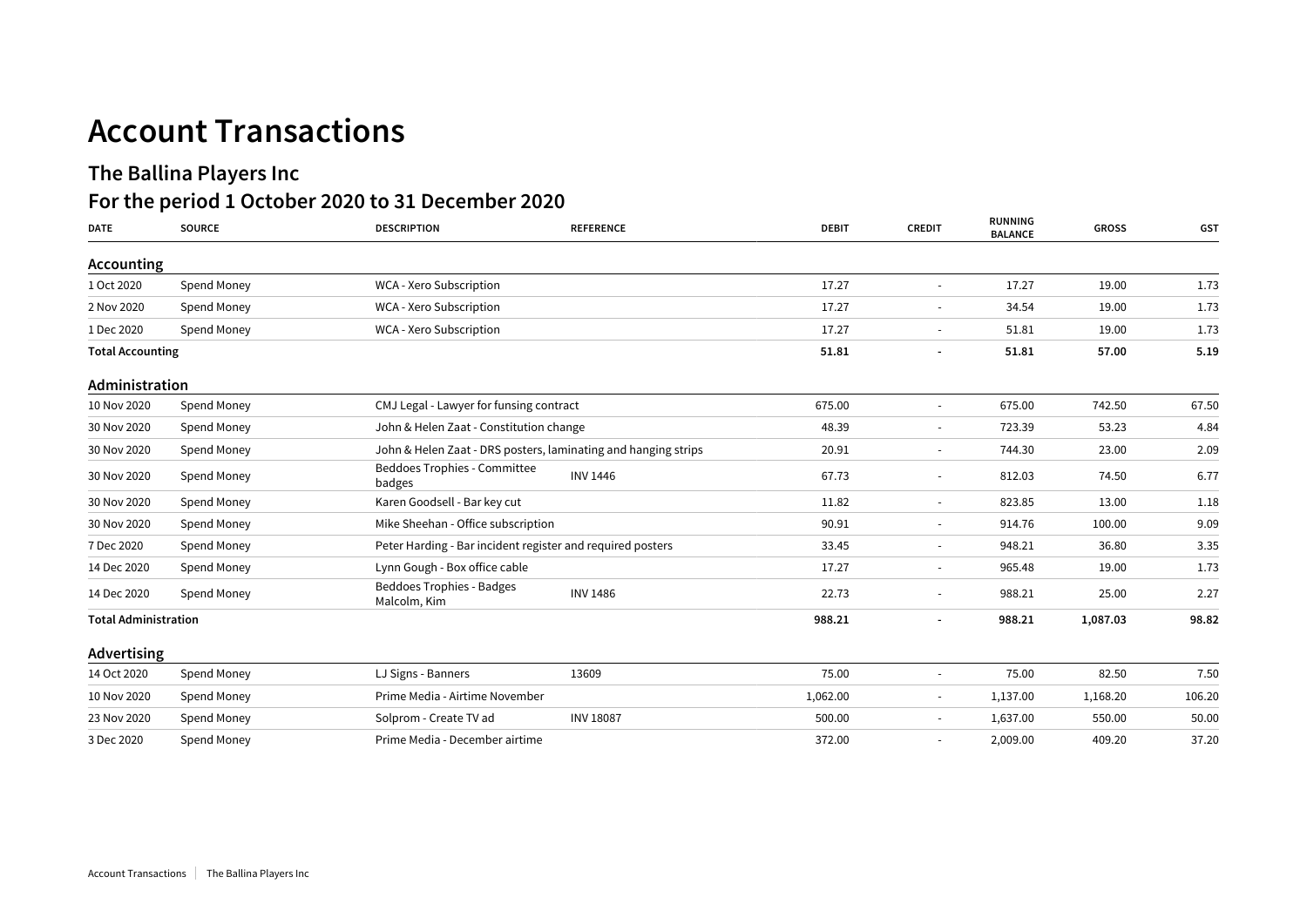| <b>DATE</b>              | <b>SOURCE</b>  | <b>DESCRIPTION</b>                                        | <b>REFERENCE</b> | <b>DEBIT</b>             | <b>CREDIT</b> | RUNNING<br><b>BALANCE</b> | <b>GROSS</b> | GST    |
|--------------------------|----------------|-----------------------------------------------------------|------------------|--------------------------|---------------|---------------------------|--------------|--------|
|                          |                |                                                           |                  |                          |               |                           |              |        |
| 21 Dec 2020              | Spend Money    | Mike Sheehan - Clips for banners                          |                  | 10.45                    | $\sim$        | 2,019.45                  | 11.49        | 1.04   |
| <b>Total Advertising</b> |                |                                                           |                  | 2,019.45                 |               | 2,019.45                  | 2,221.39     | 201.94 |
| <b>Bar Sales</b>         |                |                                                           |                  |                          |               |                           |              |        |
| 4 Dec 2020               | Manual Journal | 2020 Downtown Cast amenities<br>from bar - Cast amenities | #1502            |                          | 90.91         | 90.91                     | 100.00       | 9.09   |
| 4 Dec 2020               | Receive Money  | Front Of House                                            |                  | $\overline{\phantom{a}}$ | 17.73         | 108.64                    | 19.50        | 1.77   |
| 7 Dec 2020               | Receive Money  | Front Of House                                            |                  |                          | 35.45         | 144.09                    | 39.00        | 3.55   |
| 7 Dec 2020               | Receive Money  | Front Of House                                            |                  | $\sim$                   | 177.27        | 321.36                    | 195.00       | 17.73  |
| 7 Dec 2020               | Receive Money  | Front Of House                                            |                  |                          | 80.00         | 401.36                    | 88.00        | 8.00   |
| 7 Dec 2020               | Receive Money  | Front Of House                                            |                  | $\sim$                   | 40.45         | 441.81                    | 44.50        | 4.05   |
| 7 Dec 2020               | Receive Money  | Front Of House                                            |                  | $\sim$                   | 66.36         | 508.17                    | 73.00        | 6.64   |
| 11 Dec 2020              | Receive Money  | Front Of House                                            |                  | $\overline{\phantom{a}}$ | 52.27         | 560.44                    | 57.50        | 5.23   |
| 11 Dec 2020              | Receive Money  | Front Of House                                            |                  | $\sim$                   | 95.00         | 655.44                    | 104.50       | 9.50   |
| 14 Dec 2020              | Receive Money  | Front Of House                                            |                  |                          | 90.45         | 745.89                    | 99.50        | 9.05   |
| 14 Dec 2020              | Receive Money  | Front Of House                                            |                  | $\sim$                   | 45.45         | 791.34                    | 50.00        | 4.55   |
| 14 Dec 2020              | Receive Money  | Front Of House                                            |                  | $\overline{\phantom{a}}$ | 18.18         | 809.52                    | 20.00        | 1.82   |
| 14 Dec 2020              | Receive Money  | Front Of House                                            |                  | $\sim$                   | 15.91         | 825.43                    | 17.50        | 1.59   |
| 14 Dec 2020              | Receive Money  | Front Of House                                            |                  | $\sim$                   | 177.27        | 1,002.70                  | 195.00       | 17.73  |
| 15 Dec 2020              | Receive Money  | Front Of House                                            |                  |                          | 1,046.36      | 2,049.06                  | 1,151.00     | 104.64 |
| 17 Dec 2020              | Receive Money  | Front Of House                                            |                  | $\overline{\phantom{a}}$ | 111.36        | 2,160.42                  | 122.50       | 11.14  |
| 17 Dec 2020              | Receive Money  | Front Of House                                            |                  | $\sim$                   | 106.36        | 2,266.78                  | 117.00       | 10.64  |
| 21 Dec 2020              | Receive Money  | Front Of House                                            |                  | $\sim$                   | 150.45        | 2,417.23                  | 165.50       | 15.05  |
| 21 Dec 2020              | Receive Money  | Front Of House                                            |                  | $\sim$                   | 22.27         | 2,439.50                  | 24.50        | 2.23   |
| 21 Dec 2020              | Receive Money  | Front Of House                                            |                  |                          | 178.18        | 2,617.68                  | 196.00       | 17.82  |
| 21 Dec 2020              | Receive Money  | Front Of House                                            |                  | $\overline{\phantom{a}}$ | 69.55         | 2,687.23                  | 76.50        | 6.95   |
| 21 Dec 2020              | Receive Money  | Front Of House                                            |                  | $\sim$                   | 75.45         | 2,762.68                  | 83.00        | 7.55   |
| 21 Dec 2020              | Receive Money  | Front Of House                                            |                  |                          | 115.91        | 2,878.59                  | 127.50       | 11.59  |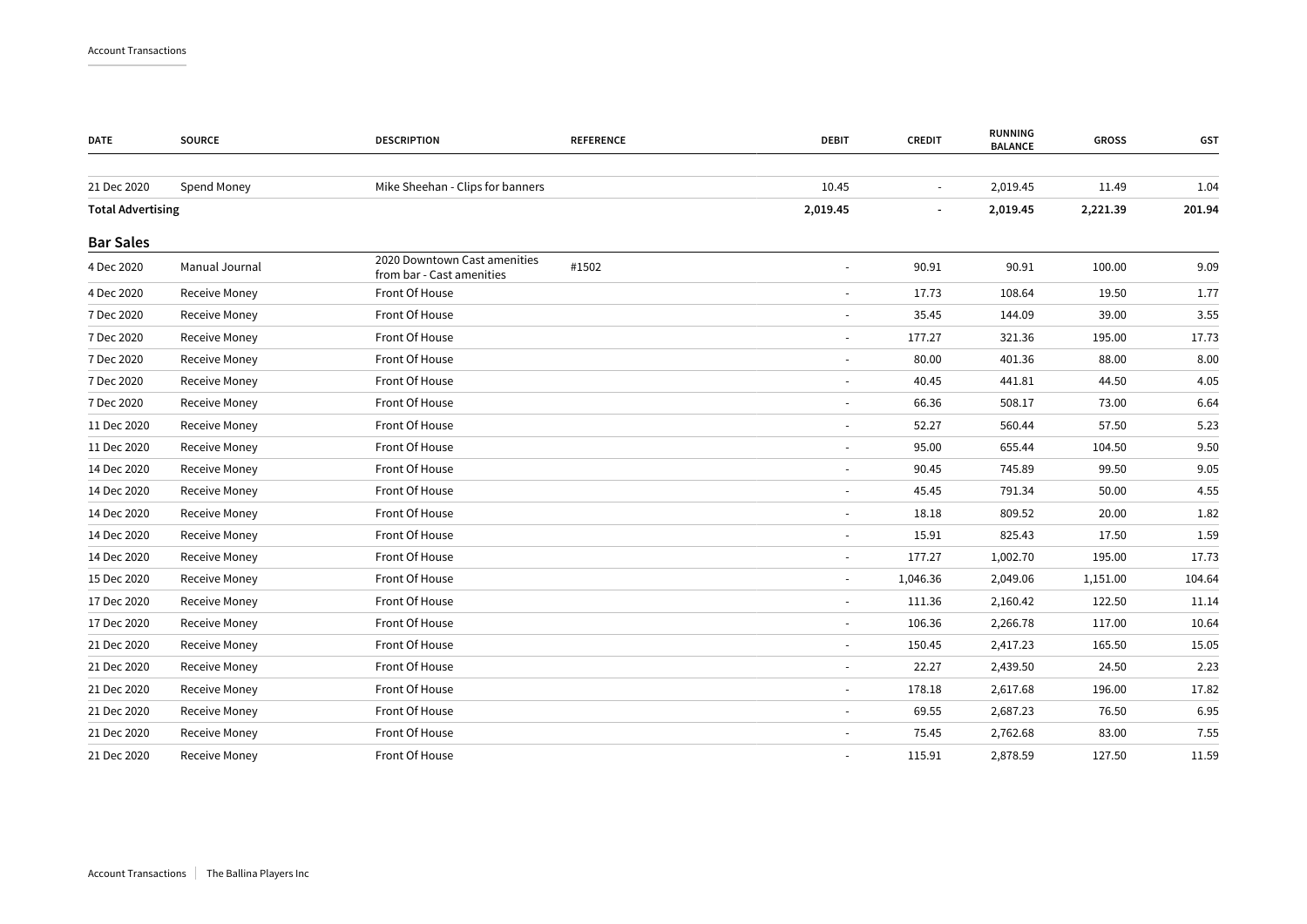| <b>DATE</b>            | <b>SOURCE</b>                                                | <b>DESCRIPTION</b>                                     | <b>REFERENCE</b> | <b>DEBIT</b>             | <b>CREDIT</b>            | <b>RUNNING</b><br><b>BALANCE</b> | <b>GROSS</b>             | GST    |
|------------------------|--------------------------------------------------------------|--------------------------------------------------------|------------------|--------------------------|--------------------------|----------------------------------|--------------------------|--------|
| 22 Dec 2020            | Receive Money                                                | Front Of House                                         |                  | $\omega$                 | 1,152.41                 | 4,031.00                         | 1,267.65                 | 115.24 |
| <b>Total Bar Sales</b> |                                                              |                                                        |                  | $\overline{\phantom{a}}$ | 4,031.00                 | 4,031.00                         | 4,434.15                 | 403.15 |
|                        | <b>Buildings &amp; Improvements Accumulated Depreciation</b> |                                                        |                  |                          |                          |                                  |                          |        |
| <b>Opening Balance</b> |                                                              |                                                        |                  | $\blacksquare$           | 237,815.31               | (237, 815.31)                    |                          |        |
| 31 Dec 2020            | Manual Journal                                               | Annual Depreciation 2020 - Annual<br>Depreciation 2020 | #1508            | $\sim$                   | 12,971.31                | (250, 786.62)                    | (12, 971.31)             |        |
|                        | Total Buildings & Improvements Accumulated Depreciation      |                                                        |                  | $\sim$                   | 12,971.31                | (250, 786.62)                    | (12, 971.31)             |        |
| <b>Closing Balance</b> |                                                              |                                                        |                  | $\sim$                   | 250,786.62               | (250, 786.62)                    | $\overline{\phantom{a}}$ |        |
|                        | <b>Buildings &amp; Improvements at Cost</b>                  |                                                        |                  |                          |                          |                                  |                          |        |
| <b>Opening Balance</b> |                                                              |                                                        |                  | 681,195.28               | $\overline{\phantom{a}}$ | 681,195.28                       |                          |        |
| 2 Nov 2020             | Spend Money                                                  | Steve O'Neill - INTERNET TRANSFER<br>INV01239F 01239D  | 01239F 01239D    | 5,062.24                 | $\sim$                   | 686,257.52                       | 5,568.46                 | 506.22 |
|                        | Total Buildings & Improvements at Cost                       |                                                        |                  | 5,062.24                 | $\overline{\phantom{a}}$ | 686,257.52                       | 5,568.46                 | 506.22 |
| <b>Closing Balance</b> |                                                              |                                                        |                  | 686,257.52               | $\sim$                   | 686,257.52                       |                          |        |
| <b>Cafe Sales</b>      |                                                              |                                                        |                  |                          |                          |                                  |                          |        |
| 7 Dec 2020             | Receive Money                                                | Front Of House                                         |                  |                          | 2.75                     | 2.75                             | 3.02                     | 0.27   |
| 7 Dec 2020             | Receive Money                                                | Front Of House                                         |                  | $\sim$                   | 7.73                     | 10.48                            | 8.50                     | 0.77   |
| 7 Dec 2020             | Receive Money                                                | Front Of House                                         |                  |                          | 2.27                     | 12.75                            | 2.50                     | 0.23   |
| 11 Dec 2020            | Receive Money                                                | Front Of House                                         |                  | $\overline{\phantom{a}}$ | 7.73                     | 20.48                            | 8.50                     | 0.77   |
| 14 Dec 2020            | Receive Money                                                | Front Of House                                         |                  |                          | 8.18                     | 28.66                            | 9.00                     | 0.82   |
| 14 Dec 2020            | Receive Money                                                | Front Of House                                         |                  |                          | 19.09                    | 47.75                            | 21.00                    | 1.91   |
| 14 Dec 2020            | Receive Money                                                | Front Of House                                         |                  | $\blacksquare$           | 2.73                     | 50.48                            | 3.00                     | 0.27   |
| 15 Dec 2020            | Receive Money                                                | Front Of House                                         |                  |                          | 179.64                   | 230.12                           | 197.60                   | 17.96  |
| 21 Dec 2020            | Receive Money                                                | Front Of House                                         |                  | $\sim$                   | 7.73                     | 237.85                           | 8.50                     | 0.77   |
| 21 Dec 2020            | Receive Money                                                | Front Of House                                         |                  |                          | 10.00                    | 247.85                           | 11.00                    | 1.00   |
| 21 Dec 2020            | Receive Money                                                | Front Of House                                         |                  |                          | 10.45                    | 258.30                           | 11.50                    | 1.05   |
| 21 Dec 2020            | Receive Money                                                | Front Of House                                         |                  |                          | 7.73                     | 266.03                           | 8.50                     | 0.77   |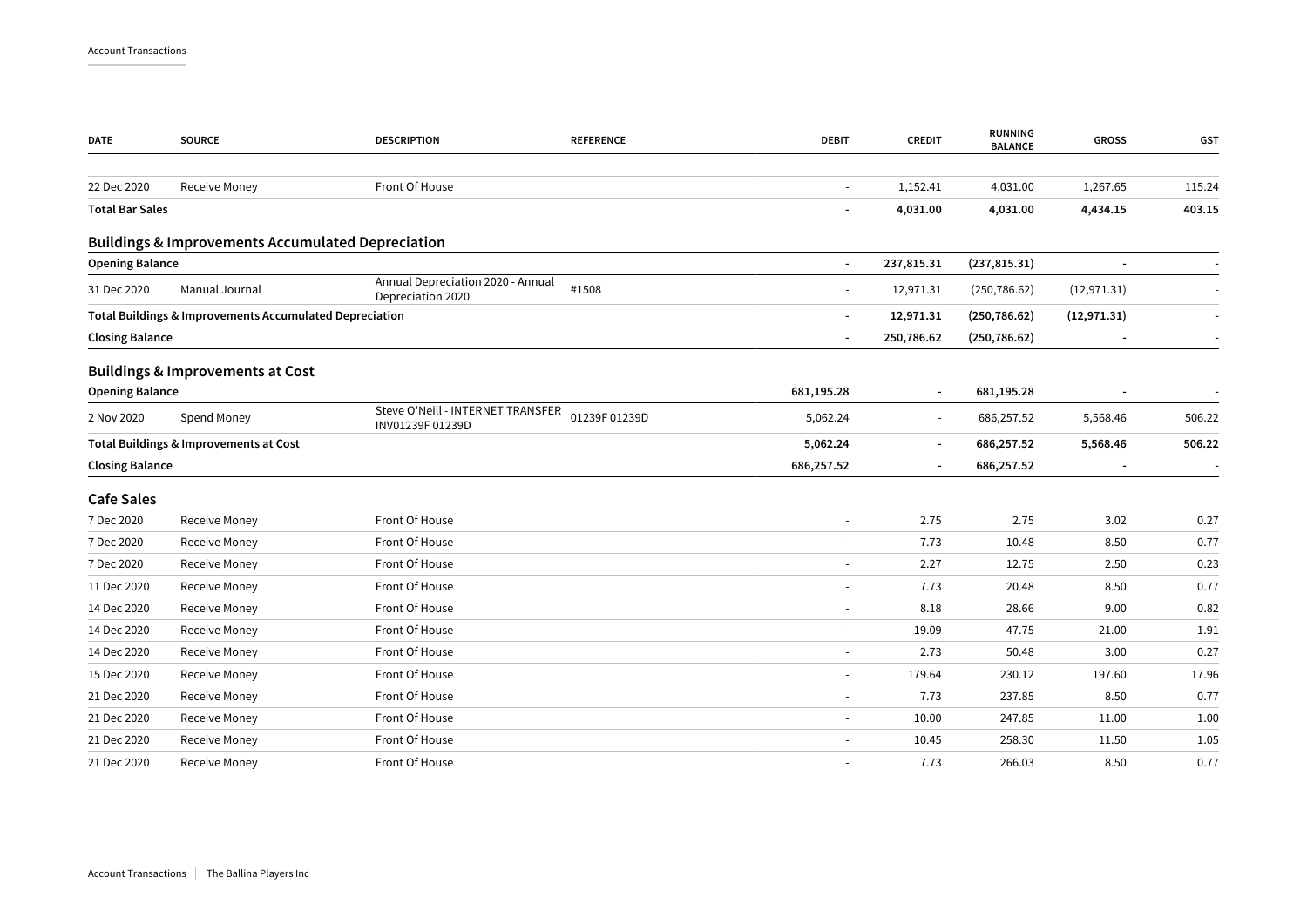| <b>DATE</b>                 | <b>SOURCE</b>        | <b>DESCRIPTION</b>                                        | <b>REFERENCE</b> | <b>DEBIT</b>   | <b>CREDIT</b>            | <b>RUNNING</b><br><b>BALANCE</b> | <b>GROSS</b>             | GST   |
|-----------------------------|----------------------|-----------------------------------------------------------|------------------|----------------|--------------------------|----------------------------------|--------------------------|-------|
| 22 Dec 2020                 | <b>Receive Money</b> | Front Of House                                            |                  |                | 100.00                   | 366.03                           | 110.00                   | 10.00 |
| <b>Total Cafe Sales</b>     |                      |                                                           |                  | $\blacksquare$ | 366.03                   | 366.03                           | 402.62                   | 36.59 |
| <b>Cash Float</b>           |                      |                                                           |                  |                |                          |                                  |                          |       |
| <b>Opening Balance</b>      |                      |                                                           |                  |                | $\blacksquare$           |                                  |                          |       |
| 30 Nov 2020                 | Spend Money          | FOH Float                                                 |                  | 1,470.00       | $\overline{\phantom{a}}$ | 1,470.00                         | 1,470.00                 |       |
| 22 Dec 2020                 | <b>Receive Money</b> | Front Of House - Float return                             |                  |                | 1,470.00                 | $\blacksquare$                   | (1,470.00)               |       |
| <b>Total Cash Float</b>     |                      |                                                           |                  | 1,470.00       | 1,470.00                 | $\blacksquare$                   |                          |       |
| <b>Closing Balance</b>      |                      |                                                           |                  |                | ٠                        | $\overline{\phantom{a}}$         | $\overline{\phantom{a}}$ |       |
| <b>Cast Amenities</b>       |                      |                                                           |                  |                |                          |                                  |                          |       |
| 8 Oct 2020                  | Spend Money          | Bunzl Catering Supplies - Toilet paper and hand towel     |                  | 90.17          | $\blacksquare$           | 90.17                            | 99.19                    | 9.02  |
| 4 Dec 2020                  | Manual Journal       | 2020 Downtown Cast amenities<br>from bar - Cast amenities | #1502            | 90.91          | $\blacksquare$           | 181.08                           | 100.00                   | 9.09  |
| 14 Dec 2020                 | Spend Money          | <b>Bunzl Catering Supplies - Plastic</b><br>cups          | INV 290220       | 43.50          | $\overline{\phantom{a}}$ | 224.58                           | 47.85                    | 4.35  |
| 14 Dec 2020                 | Spend Money          | John & Helen Zaat - Sushi and biscuits                    |                  | 52.15          | $\blacksquare$           | 276.73                           | 57.36                    | 5.21  |
| <b>Total Cast Amenities</b> |                      |                                                           |                  | 276.73         | $\overline{\phantom{a}}$ | 276.73                           | 304.40                   | 27.67 |
| Cleaning                    |                      |                                                           |                  |                |                          |                                  |                          |       |
| 3 Nov 2020                  | Spend Money          | <b>Clarity Cleaning - INTERNET</b><br>TRANSFER Inv 0001   | inv 0001         | 636.36         | $\overline{\phantom{a}}$ | 636.36                           | 700.00                   | 63.64 |
| 30 Nov 2020                 | Spend Money          | John & Helen Zaat - sanitiser, wipes, trays etc           |                  | 99.93          | $\overline{\phantom{a}}$ | 736.29                           | 109.92                   | 9.99  |
| 7 Dec 2020                  | Spend Money          | Merry Minions - Cleaning                                  | INV 2001 2002    | 918.18         | $\blacksquare$           | 1,654.47                         | 1,010.00                 | 91.82 |
| 14 Dec 2020                 | Spend Money          | Lynn Gough - Covid bottles, masks, sanitiser, gloves      |                  | 107.64         | $\overline{\phantom{a}}$ | 1,762.11                         | 118.40                   | 10.76 |
| 14 Dec 2020                 | Spend Money          | Copy That - Covid entry sign                              | <b>INV 11372</b> | 12.27          | $\blacksquare$           | 1,774.38                         | 13.50                    | 1.23  |
| 14 Dec 2020                 | Spend Money          | John & Helen Zaat - Sanitiser and tray                    |                  | 36.11          | $\overline{\phantom{a}}$ | 1,810.49                         | 39.72                    | 3.61  |
| 14 Dec 2020                 | Spend Money          | Merry Minions - Cleaning                                  | <b>INV 2003</b>  | 354.55         | $\blacksquare$           | 2,165.04                         | 390.00                   | 35.45 |
| 21 Dec 2020                 | Spend Money          | Karen Goodsell - Dishwash detergent                       |                  | 1.82           | $\overline{\phantom{a}}$ | 2,166.86                         | 2.00                     | 0.18  |
| 21 Dec 2020                 | Spend Money          | Merry Minions - Cleaning                                  | <b>INV 2004</b>  | 472.73         | $\blacksquare$           | 2,639.59                         | 520.00                   | 47.27 |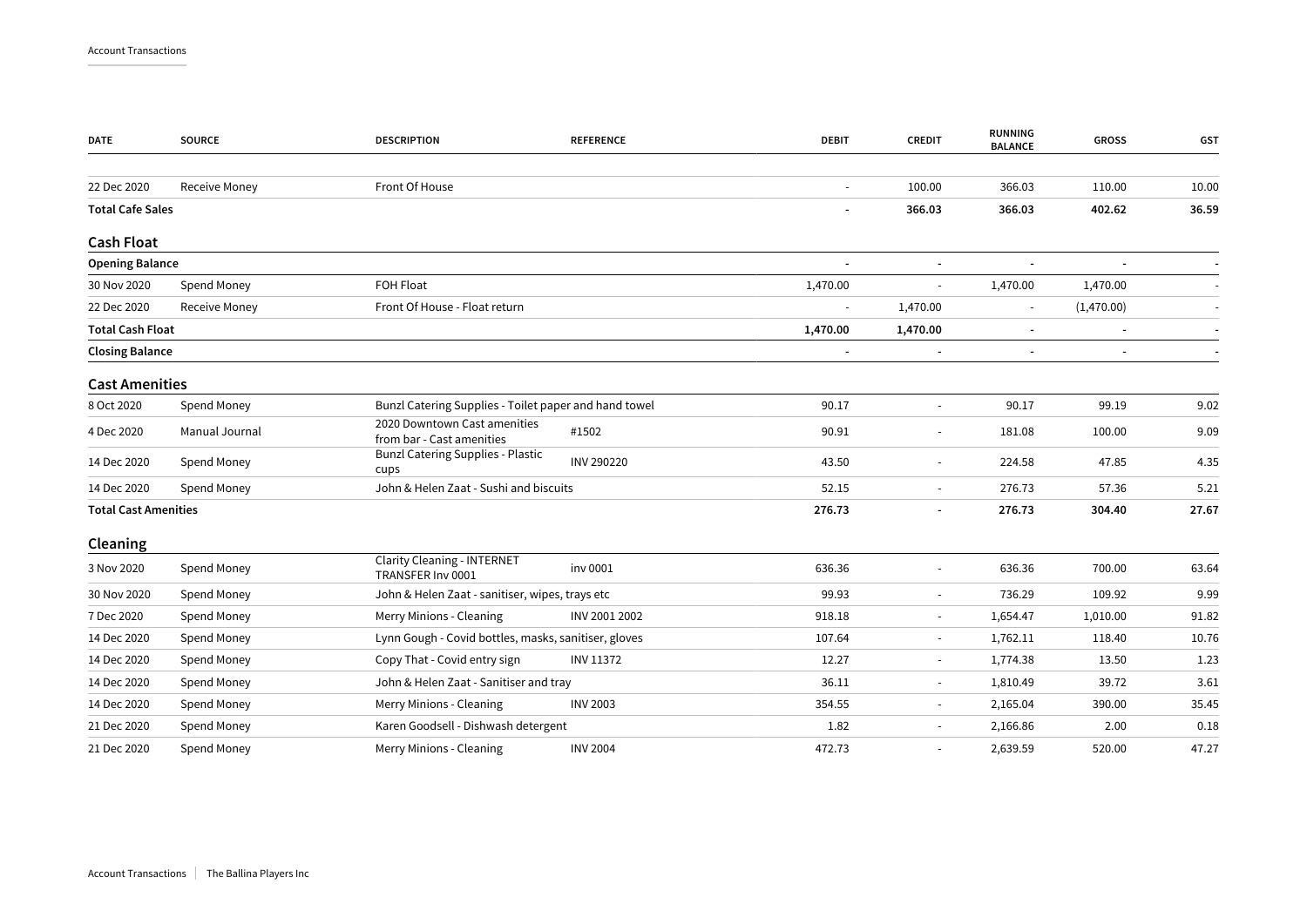| <b>DATE</b>                          | <b>SOURCE</b>                          | <b>DESCRIPTION</b>                                              | <b>REFERENCE</b> | <b>DEBIT</b> | <b>CREDIT</b>            | <b>RUNNING</b><br><b>BALANCE</b> | <b>GROSS</b> | GST    |
|--------------------------------------|----------------------------------------|-----------------------------------------------------------------|------------------|--------------|--------------------------|----------------------------------|--------------|--------|
|                                      |                                        |                                                                 |                  |              |                          |                                  |              |        |
| 24 Dec 2020                          | Spend Money                            | Merry Minions - Cleaning                                        | <b>INV 2005</b>  | 472.73       | $\sim$                   | 3,112.32                         | 520.00       | 47.27  |
| <b>Total Cleaning</b>                |                                        |                                                                 |                  | 3,112.32     |                          | 3,112.32                         | 3,423.54     | 311.22 |
| <b>Cost of Sales - Bar</b>           |                                        |                                                                 |                  |              |                          |                                  |              |        |
| 31 Oct 2020                          | Manual Journal                         | 2020 Bar Stocktake Covid Stock<br>Write Off - Out of date stock | #1341            | 943.35       | $\sim$                   | 943.35                           | 1,037.69     | 94.34  |
| 30 Nov 2020                          | Spend Money                            | Karen Goodsell - Wrapped straws, trays etc                      |                  | 82.39        | $\overline{\phantom{a}}$ | 1,025.74                         | 90.63        | 8.24   |
| 7 Dec 2020                           | Spend Money                            | Karen Goodsell - Juice, limes                                   |                  | 32.12        | $\overline{\phantom{a}}$ | 1,057.86                         | 35.33        | 3.21   |
| 15 Dec 2020                          | Receive Money                          | Front Of House - Ice                                            |                  | 4.09         | $\overline{\phantom{a}}$ | 1,061.95                         | 4.50         | 0.41   |
| 21 Dec 2020                          | Spend Money                            | Karen Goodsell - limes                                          |                  | 1.64         | $\sim$                   | 1,063.59                         | 1.80         | 0.16   |
| 22 Dec 2020                          | Receive Money                          | Front Of House - Ice                                            |                  | 4.55         | $\overline{\phantom{a}}$ | 1,068.14                         | 5.00         | 0.45   |
| 22 Dec 2020                          | Manual Journal                         | 2020 Bar Stocktake post Downtown<br>- Stock sold                | #1503            | 1,560.29     | $\overline{\phantom{a}}$ | 2,628.43                         | 1,716.32     | 156.03 |
| <b>Total Cost of Sales - Bar</b>     |                                        |                                                                 |                  | 2,628.43     |                          | 2,628.43                         | 2,891.27     | 262.84 |
|                                      | <b>Cost of Sales - Beverages</b>       |                                                                 |                  |              |                          |                                  |              |        |
| 30 Oct 2020                          | Spend Money                            | Diana Mason - Coffee Bags x 28                                  |                  | 4.38         | $\overline{\phantom{a}}$ | 4.38                             | 4.82         | 0.44   |
| 30 Nov 2020                          | Spend Money                            | Beach and Bush - Wrapped Biscuits 480882 481582                 |                  | 41.75        |                          | 46.13                            | 45.92        | 4.17   |
| 7 Dec 2020                           | Spend Money                            | Karen Goodsell - Milk                                           |                  | 4.93         | $\overline{\phantom{a}}$ | 51.06                            | 4.93         |        |
| 14 Dec 2020                          | Spend Money                            | <b>Bunzl Catering Supplies - Coffee</b><br>cups                 | INV 290220       | 85.65        | $\overline{\phantom{a}}$ | 136.71                           | 94.22        | 8.57   |
| 21 Dec 2020                          | Spend Money                            | Karen Goodsell - Jug                                            |                  | 7.25         | $\overline{\phantom{a}}$ | 143.96                           | 7.98         | 0.73   |
| 21 Dec 2020                          | Spend Money                            | Karen Goodsell - Milk                                           |                  | 2.39         | $\sim$                   | 146.35                           | 2.39         |        |
| 21 Dec 2020                          | Spend Money                            | Karen Goodsell - Coffee                                         |                  | 17.82        | $\sim$                   | 164.17                           | 19.60        | 1.78   |
|                                      | <b>Total Cost of Sales - Beverages</b> |                                                                 |                  | 164.17       |                          | 164.17                           | 179.86       | 15.69  |
| <b>Cost of Sales - Tickets</b>       |                                        |                                                                 |                  |              |                          |                                  |              |        |
| 3 Dec 2020                           | Spend Money                            | Secure Pay - Tickets                                            | INV 541488       | 31.61        |                          | 31.61                            | 34.77        | 3.16   |
| 3 Dec 2020                           | Spend Money                            | Seat Advisor - Tickets                                          | <b>INV 36377</b> | 249.90       | $\sim$                   | 281.51                           | 274.89       | 24.99  |
| 24 Dec 2020                          | Spend Money                            | Just Funkin - Ticket Fees                                       |                  | 700.00       |                          | 981.51                           | 770.00       | 70.00  |
| <b>Total Cost of Sales - Tickets</b> |                                        |                                                                 |                  | 981.51       | $\overline{\phantom{a}}$ | 981.51                           | 1,079.66     | 98.15  |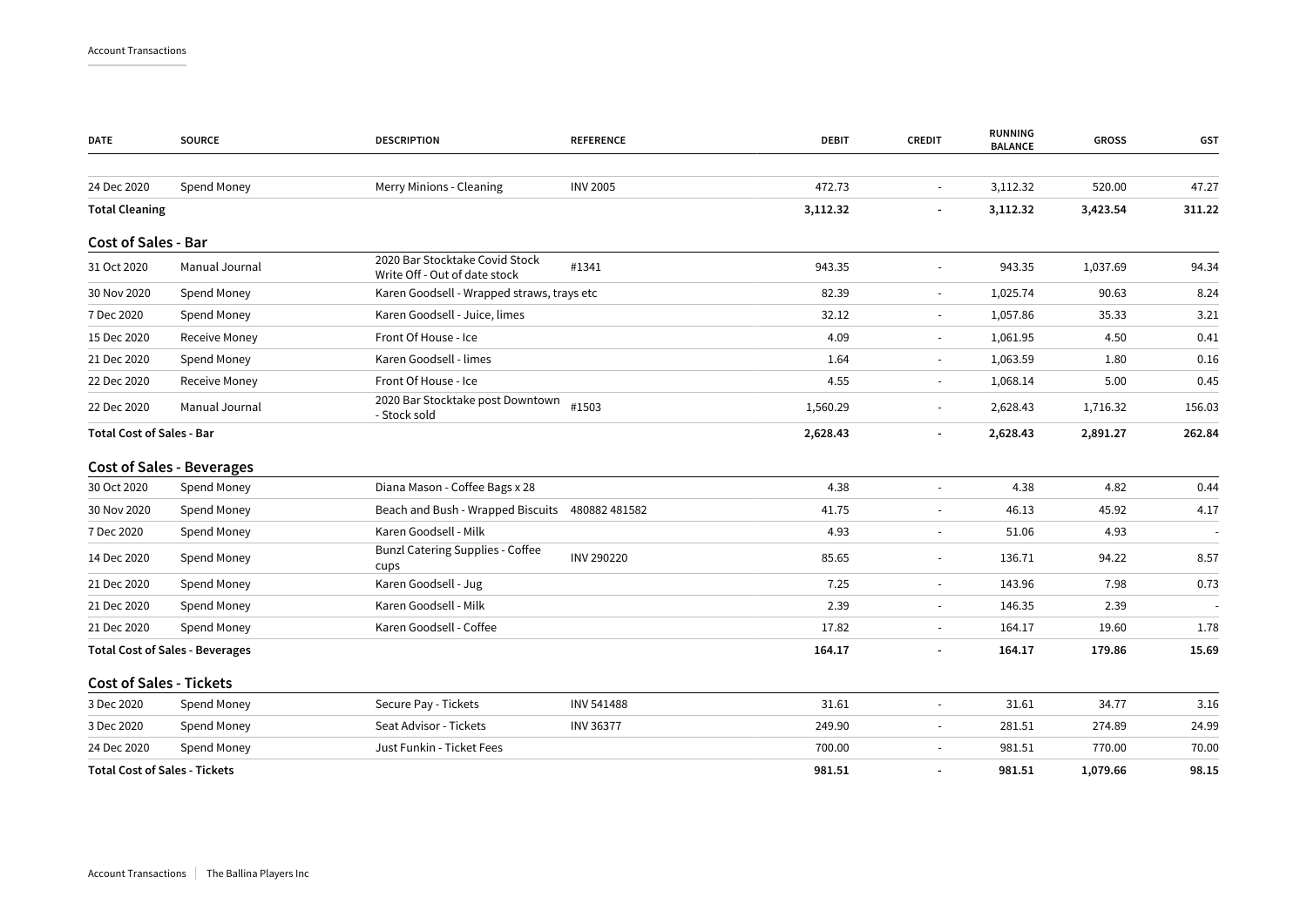| <b>DATE</b>               | <b>SOURCE</b>                                           | <b>DESCRIPTION</b>                                     | <b>REFERENCE</b> | <b>DEBIT</b>             | <b>CREDIT</b>            | <b>RUNNING</b><br><b>BALANCE</b> | <b>GROSS</b> | GST   |
|---------------------------|---------------------------------------------------------|--------------------------------------------------------|------------------|--------------------------|--------------------------|----------------------------------|--------------|-------|
| Costumes                  |                                                         |                                                        |                  |                          |                          |                                  |              |       |
| 30 Nov 2020               | Spend Money                                             | Paul & Sue Belsham - Costumes                          |                  | 105.57                   |                          | 105.57                           | 116.13       | 10.56 |
| 30 Nov 2020               | Spend Money                                             | Paul & Sue Belsham - Costumes                          |                  | 519.03                   |                          | 624.60                           | 570.93       | 51.90 |
| 30 Nov 2020               | Spend Money                                             | John & Helen Zaat - Shoes                              |                  | 36.35                    |                          | 660.95                           | 39.99        | 3.64  |
| 7 Dec 2020                | Spend Money                                             | <b>Bunnings - Costumes</b>                             |                  | 20.60                    | $\overline{\phantom{a}}$ | 681.55                           | 22.66        | 2.06  |
| 14 Dec 2020               | Spend Money                                             | Lynn Gough - Material and ribbon                       |                  | 28.45                    |                          | 710.00                           | 31.30        | 2.85  |
| 14 Dec 2020               | Spend Money                                             | John & Helen Zaat - Velcro                             |                  | 9.09                     | $\blacksquare$           | 719.09                           | 10.00        | 0.91  |
| 24 Dec 2020               | Spend Money                                             | Paul & Sue Belsham - Boots                             |                  | 240.41                   | $\overline{\phantom{a}}$ | 959.50                           | 264.45       | 24.04 |
| <b>Total Costumes</b>     |                                                         |                                                        |                  | 959.50                   | $\overline{\phantom{a}}$ | 959.50                           | 1,055.46     | 95.96 |
| <b>Decorations</b>        |                                                         |                                                        |                  |                          |                          |                                  |              |       |
| 10 Nov 2020               | Spend Money                                             | Officeworks - Foyer poster frames                      |                  | 560.00                   | $\blacksquare$           | 560.00                           | 616.00       | 56.00 |
| 7 Dec 2020                | Spend Money                                             | Paul & Sue Belsham - Foyer Photos                      |                  | 127.27                   |                          | 687.27                           | 140.00       | 12.73 |
| 14 Dec 2020               | Spend Money                                             | John & Helen Zaat - Foyer posters                      |                  | 21.82                    |                          | 709.09                           | 24.00        | 2.18  |
| <b>Total Decorations</b>  |                                                         |                                                        |                  | 709.09                   | $\overline{\phantom{a}}$ | 709.09                           | 780.00       | 70.91 |
| Depreciation              |                                                         |                                                        |                  |                          |                          |                                  |              |       |
| 31 Dec 2020               | Manual Journal                                          | Annual Depreciation 2020 - Annual<br>Depreciation 2020 | #1508            | 20,965.23                | $\sim$                   | 20,965.23                        | 20,965.23    |       |
| <b>Total Depreciation</b> |                                                         |                                                        |                  | 20,965.23                |                          | 20,965.23                        | 20,965.23    |       |
| Electricity               |                                                         |                                                        |                  |                          |                          |                                  |              |       |
| 8 Oct 2020                | Spend Money                                             | Origin Energy                                          |                  | 503.07                   |                          | 503.07                           | 553.38       | 50.31 |
| <b>Total Electricity</b>  |                                                         |                                                        |                  | 503.07                   |                          | 503.07                           | 553.38       | 50.31 |
|                           | <b>Fixtures &amp; Fittings Accumulated Depreciation</b> |                                                        |                  |                          |                          |                                  |              |       |
| <b>Opening Balance</b>    |                                                         |                                                        |                  | $\blacksquare$           | 98,335.82                | (98, 335.82)                     |              |       |
| 31 Dec 2020               | Manual Journal                                          | Annual Depreciation 2020 - Annual<br>Depreciation 2020 | #1508            | $\sim$                   | 5,656.28                 | (103,992.10)                     | (5,656.28)   |       |
|                           | Total Fixtures & Fittings Accumulated Depreciation      |                                                        |                  | $\overline{\phantom{a}}$ | 5,656.28                 | (103, 992.10)                    | (5,656.28)   |       |
| <b>Closing Balance</b>    |                                                         |                                                        |                  | $\overline{\phantom{a}}$ | 103,992.10               | (103,992.10)                     |              |       |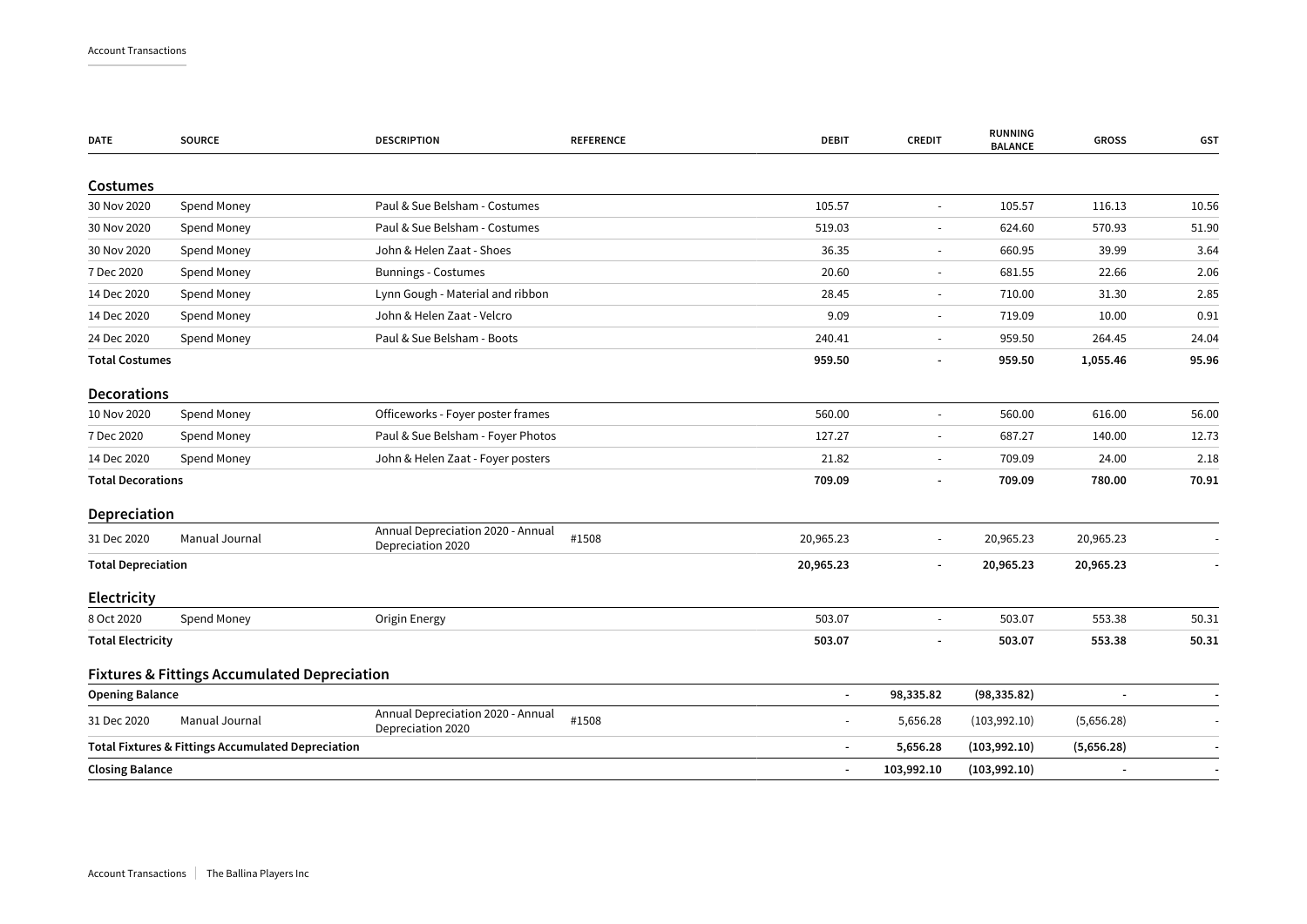| <b>DATE</b>                          | <b>SOURCE</b>                                             | <b>DESCRIPTION</b>                                     | <b>REFERENCE</b> | <b>DEBIT</b>   | <b>CREDIT</b>            | <b>RUNNING</b><br><b>BALANCE</b> | <b>GROSS</b>             | GST       |
|--------------------------------------|-----------------------------------------------------------|--------------------------------------------------------|------------------|----------------|--------------------------|----------------------------------|--------------------------|-----------|
|                                      | <b>Furniture &amp; Equipment Accumulated Depreciation</b> |                                                        |                  |                |                          |                                  |                          |           |
| <b>Opening Balance</b>               |                                                           |                                                        |                  |                | 90,401.60                | (90, 401.60)                     |                          |           |
| 30 Nov 2020                          | Manual Journal                                            | Laptop                                                 | #1514            | 90.09          | $\sim$                   | (90, 311.51)                     | 90.09                    |           |
| 31 Dec 2020                          | Manual Journal                                            | Annual Depreciation 2020 - Annual<br>Depreciation 2020 | #1508            |                | 2,337.64                 | (92, 649.15)                     | (2, 337.64)              |           |
|                                      | Total Furniture & Equipment Accumulated Depreciation      |                                                        |                  | 90.09          | 2,337.64                 | (92, 649.15)                     | (2, 247.55)              |           |
| <b>Closing Balance</b>               |                                                           |                                                        |                  | $\blacksquare$ | 92,649.15                | (92, 649.15)                     |                          |           |
|                                      | <b>Furniture &amp; Equipment at Cost</b>                  |                                                        |                  |                |                          |                                  |                          |           |
| <b>Opening Balance</b>               |                                                           |                                                        |                  | 96,941.76      | $\blacksquare$           | 96,941.76                        |                          |           |
| 19 Nov 2020                          | Spend Money                                               | Sanctuary Seating - Chair deposit                      | <b>INV 1285</b>  | 6,818.18       | $\sim$                   | 103,759.94                       | 7,500.00                 | 681.82    |
| 23 Nov 2020                          | Spend Money                                               | Officeworks - New Laptop                               |                  | 611.77         | $\overline{\phantom{a}}$ | 104,371.71                       | 672.95                   | 61.18     |
| 30 Nov 2020                          | Manual Journal                                            | Laptop                                                 | #1514            |                | 600.91                   | 103,770.80                       | (600.91)                 |           |
|                                      | Total Furniture & Equipment at Cost                       |                                                        |                  | 7,429.95       | 600.91                   | 103,770.80                       | 7,572.04                 | 743.00    |
| <b>Closing Balance</b>               |                                                           |                                                        |                  | 103,770.80     | $\blacksquare$           | 103,770.80                       | $\overline{\phantom{a}}$ |           |
| <b>Gifts &amp; Condolences</b>       |                                                           |                                                        |                  |                |                          |                                  |                          |           |
| 14 Oct 2020                          | Spend Money                                               | Ballina Coast High - Drama Award                       |                  | 45.45          | $\blacksquare$           | 45.45                            | 50.00                    | 4.55      |
| <b>Total Gifts &amp; Condolences</b> |                                                           |                                                        |                  | 45.45          |                          | 45.45                            | 50.00                    | 4.55      |
| <b>Grants Revenue</b>                |                                                           |                                                        |                  |                |                          |                                  |                          |           |
| 11 Nov 2020                          | Receive Money                                             | Department of Regional NSW                             |                  | $\sim$         | 110,922.40               | 110,922.40                       | 122,014.64               | 11,092.24 |
| <b>Total Grants Revenue</b>          |                                                           |                                                        |                  |                | 110,922.40               | 110,922.40                       | 122,014.64               | 11,092.24 |
| <b>License Fees</b>                  |                                                           |                                                        |                  |                |                          |                                  |                          |           |
| 19 Oct 2020                          | Spend Money                                               | One Music - Gold Package<br>incidental music           | 060995           | 162.30         | $\overline{\phantom{a}}$ | 162.30                           | 178.53                   | 16.23     |
| <b>Total License Fees</b>            |                                                           |                                                        |                  | 162.30         | $\overline{\phantom{a}}$ | 162.30                           | 178.53                   | 16.23     |
| Loss on Sale of asset                |                                                           |                                                        |                  |                |                          |                                  |                          |           |
| 30 Nov 2020                          | Manual Journal                                            | Laptop                                                 | #1514            | 510.82         | $\sim$                   | 510.82                           | 510.82                   |           |
| <b>Total Loss on Sale of asset</b>   |                                                           |                                                        |                  | 510.82         | $\blacksquare$           | 510.82                           | 510.82                   |           |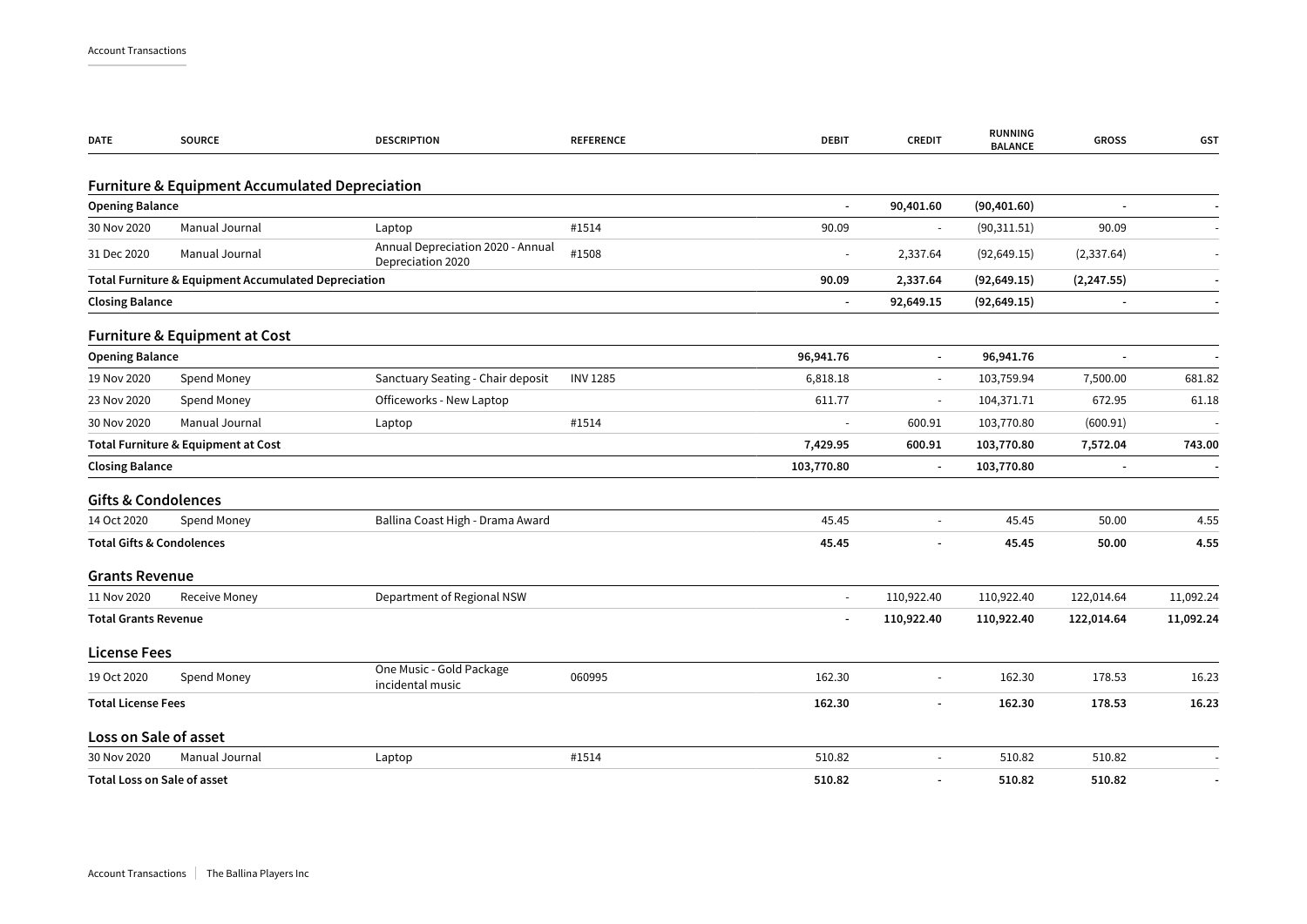| <b>DATE</b>                    | <b>SOURCE</b>                     | <b>DESCRIPTION</b><br><b>REFERENCE</b>        | <b>DEBIT</b>             | <b>CREDIT</b>            | <b>RUNNING</b><br><b>BALANCE</b> | <b>GROSS</b> | GST    |
|--------------------------------|-----------------------------------|-----------------------------------------------|--------------------------|--------------------------|----------------------------------|--------------|--------|
| <b>Membership Fees</b>         |                                   |                                               |                          |                          |                                  |              |        |
| 9 Nov 2020                     | Receive Money                     | Flexipay                                      | $\sim$                   | 9.09                     | 9.09                             | 10.00        | 0.91   |
| 12 Nov 2020                    | Receive Money                     | Sheena & Mia Smith                            | $\sim$                   | 18.18                    | 27.27                            | 20.00        | 1.82   |
| 27 Nov 2020                    | <b>Receive Money</b>              | Cash Deposit - Membership                     |                          | 54.55                    | 81.82                            | 60.00        | 5.45   |
| 21 Dec 2020                    | Receive Money                     | Jaime Sheehan                                 | $\overline{\phantom{a}}$ | 9.09                     | 90.91                            | 10.00        | 0.91   |
| 21 Dec 2020                    | <b>Receive Money</b>              | John & Helen Zaat - 3 x membership            | $\blacksquare$           | 27.27                    | 118.18                           | 30.00        | 2.73   |
| <b>Total Membership Fees</b>   |                                   |                                               | $\overline{\phantom{a}}$ | 118.18                   | 118.18                           | 130.00       | 11.82  |
| <b>Merchant Facility</b>       |                                   |                                               |                          |                          |                                  |              |        |
| 1 Oct 2020                     | Spend Money                       | <b>NAB</b>                                    | 26.36                    | $\blacksquare$           | 26.36                            | 29.00        | 2.64   |
| 1 Oct 2020                     | Spend Money                       | <b>NAB</b>                                    | 18.18                    | $\blacksquare$           | 44.54                            | 20.00        | 1.82   |
| 30 Oct 2020                    | Spend Money                       | <b>NAB</b>                                    | 26.36                    | $\overline{\phantom{a}}$ | 70.90                            | 29.00        | 2.64   |
| 30 Oct 2020                    | Spend Money                       | <b>NAB</b>                                    | 18.18                    | $\blacksquare$           | 89.08                            | 20.00        | 1.82   |
| 1 Dec 2020                     | Spend Money                       | <b>NAB</b>                                    | 112.88                   | $\overline{\phantom{a}}$ | 201.96                           | 124.17       | 11.29  |
| 1 Dec 2020                     | Spend Money                       | <b>NAB</b>                                    | 54.68                    | $\overline{\phantom{a}}$ | 256.64                           | 60.15        | 5.47   |
| 31 Dec 2020                    | Spend Money                       | <b>NAB</b>                                    | 86.68                    | $\overline{\phantom{a}}$ | 343.32                           | 95.35        | 8.67   |
| 31 Dec 2020                    | Spend Money                       | <b>NAB</b>                                    | 93.61                    | $\overline{\phantom{a}}$ | 436.93                           | 102.97       | 9.36   |
| <b>Total Merchant Facility</b> |                                   |                                               | 436.93                   | $\blacksquare$           | 436.93                           | 480.64       | 43.71  |
| Miscellaneous                  |                                   |                                               |                          |                          |                                  |              |        |
| 30 Nov 2020                    | Spend Money                       | Paul & Sue Belsham - Refund bunnings purchase |                          | 20.57                    | (20.57)                          | (22.63)      | (2.06) |
| <b>Total Miscellaneous</b>     |                                   |                                               |                          | 20.57                    | (20.57)                          | (22.63)      | (2.06) |
|                                | Miscellaneous Income              |                                               |                          |                          |                                  |              |        |
| 11 Nov 2020                    | Receive Money                     | Flexipay - Donation                           | $\sim$                   | 0.91                     | 0.91                             | 1.00         | 0.09   |
| 8 Dec 2020                     | <b>Receive Money</b>              | Flexipay - Donation                           | $\blacksquare$           | 0.91                     | 1.82                             | 1.00         | 0.09   |
|                                | <b>Total Miscellaneous Income</b> |                                               |                          | 1.82                     | 1.82                             | 2.00         | 0.18   |
| <b>Office Supplies</b>         |                                   |                                               |                          |                          |                                  |              |        |
| 30 Nov 2020                    | Spend Money                       | Karen Goodsell - ink, paper, notebooks etc    | 120.42                   | $\overline{\phantom{a}}$ | 120.42                           | 132.46       | 12.04  |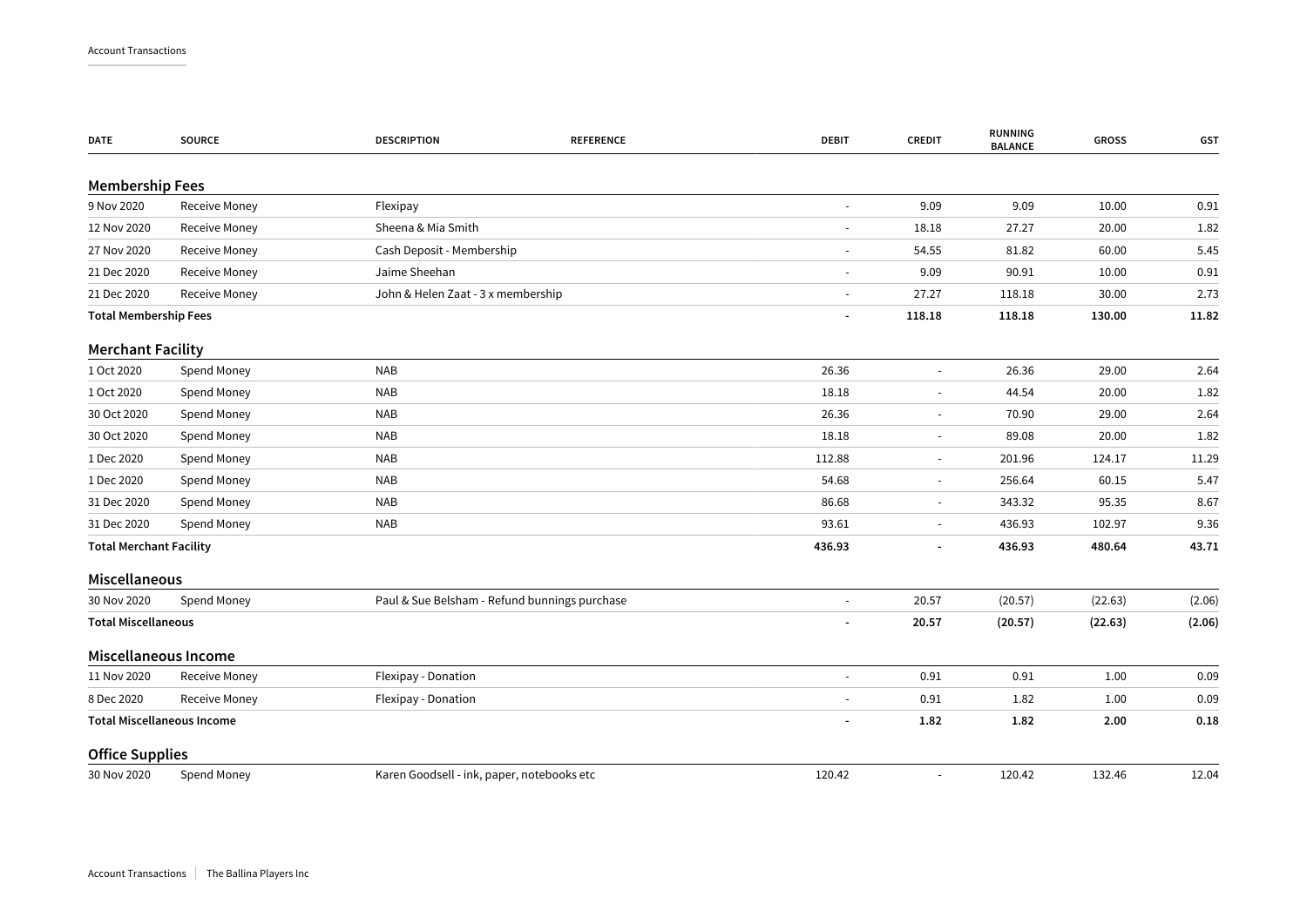| <b>DATE</b>                       | <b>SOURCE</b>        | <b>DESCRIPTION</b>                                                                    | <b>REFERENCE</b> | <b>DEBIT</b>   | <b>CREDIT</b>            | <b>RUNNING</b><br><b>BALANCE</b> | <b>GROSS</b> | GST    |
|-----------------------------------|----------------------|---------------------------------------------------------------------------------------|------------------|----------------|--------------------------|----------------------------------|--------------|--------|
| 21 Dec 2020                       | Spend Money          | Mike Sheehan - Ink                                                                    |                  | 53.59          | $\sim$                   | 174.01                           | 58.95        | 5.36   |
| <b>Total Office Supplies</b>      |                      |                                                                                       |                  | 174.01         |                          | 174.01                           | 191.41       | 17.40  |
| Postage                           |                      |                                                                                       |                  |                |                          |                                  |              |        |
| 29 Oct 2020                       | Spend Money          | Mike Sheehan - Stamps                                                                 |                  | 10.00          | $\blacksquare$           | 10.00                            | 11.00        | 1.00   |
| <b>Total Postage</b>              |                      |                                                                                       |                  | 10.00          |                          | 10.00                            | 11.00        | 1.00   |
| Posters & Flyers                  |                      |                                                                                       |                  |                |                          |                                  |              |        |
| 18 Nov 2020                       | Spend Money          | Ballina Colour Copy - Posters                                                         | <b>INV 2227</b>  | 54.55          |                          | 54.55                            | 60.00        | 5.45   |
| <b>Total Posters &amp; Flyers</b> |                      |                                                                                       |                  | 54.55          | $\overline{\phantom{a}}$ | 54.55                            | 60.00        | 5.45   |
| <b>Properties</b>                 |                      |                                                                                       |                  |                |                          |                                  |              |        |
| 18 Nov 2020                       | Spend Money          | Ballina Colour Copy - Books                                                           | <b>INV 2227</b>  | 36.36          | $\sim$                   | 36.36                            | 40.00        | 3.64   |
| 30 Nov 2020                       | Spend Money          | John & Helen Zaat - Ranunculus                                                        |                  | 8.17           |                          | 44.53                            | 8.99         | 0.82   |
| 14 Dec 2020                       | Spend Money          | Lynn Gough - Umbrellas, emery boards and felt                                         |                  | 74.45          | $\blacksquare$           | 118.98                           | 81.90        | 7.45   |
| <b>Total Properties</b>           |                      |                                                                                       |                  | 118.98         |                          | 118.98                           | 130.89       | 11.91  |
| <b>Raffle Prizes</b>              |                      |                                                                                       |                  |                |                          |                                  |              |        |
| 30 Oct 2020                       | Spend Money          | Diana Mason - Chocolate boxes                                                         |                  | 109.09         | $\blacksquare$           | 109.09                           | 120.00       | 10.91  |
| 21 Dec 2020                       | Manual Journal       | 2020 Downtown Raffle Prizes<br>Adjustments wine - 11 Bottles of<br>Wine @ \$6.78 each | #1497            | 67.80          |                          | 176.89                           | 74.58        | 6.78   |
| <b>Total Raffle Prizes</b>        |                      |                                                                                       |                  | 176.89         | $\blacksquare$           | 176.89                           | 194.58       | 17.69  |
| Raffles                           |                      |                                                                                       |                  |                |                          |                                  |              |        |
| 15 Dec 2020                       | <b>Receive Money</b> | Front Of House                                                                        |                  |                | 940.55                   | 940.55                           | 1,034.60     | 94.05  |
| 21 Dec 2020                       | Receive Money        | Front Of House                                                                        |                  | $\sim$         | 18.18                    | 958.73                           | 20.00        | 1.82   |
| 21 Dec 2020                       | <b>Receive Money</b> | Front Of House                                                                        |                  |                | 9.09                     | 967.82                           | 10.00        | 0.91   |
| 22 Dec 2020                       | Receive Money        | Front Of House                                                                        |                  | $\blacksquare$ | 545.45                   | 1,513.27                         | 600.00       | 54.55  |
| <b>Total Raffles</b>              |                      |                                                                                       |                  |                | 1,513.27                 | 1,513.27                         | 1,664.60     | 151.33 |
| Rates                             |                      |                                                                                       |                  |                |                          |                                  |              |        |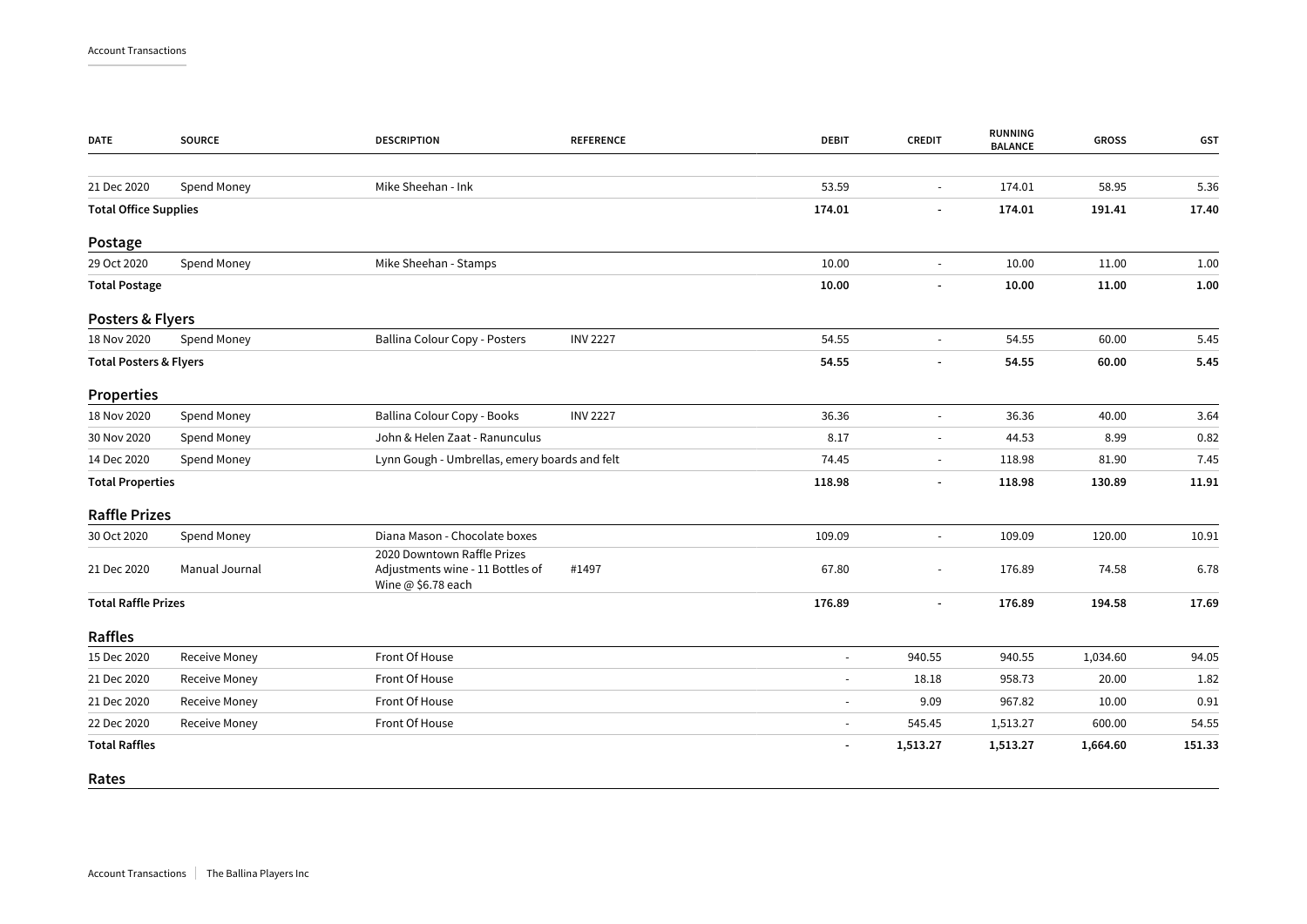| <b>DATE</b>                | <b>SOURCE</b>                        | <b>DESCRIPTION</b><br><b>REFERENCE</b>                                         | <b>DEBIT</b> | <b>CREDIT</b>            | <b>RUNNING</b><br><b>BALANCE</b> | <b>GROSS</b> | GST    |
|----------------------------|--------------------------------------|--------------------------------------------------------------------------------|--------------|--------------------------|----------------------------------|--------------|--------|
|                            |                                      |                                                                                |              |                          |                                  |              |        |
| 10 Nov 2020                | Spend Money                          | Ballina Shire Council - Rates                                                  | 615.69       |                          | 615.69                           | 677.26       | 61.57  |
| <b>Total Rates</b>         |                                      |                                                                                | 615.69       |                          | 615.69                           | 677.26       | 61.57  |
| <b>Rent Received</b>       |                                      |                                                                                |              |                          |                                  |              |        |
| 5 Oct 2020                 | <b>Receive Money</b>                 | Kristen & Mark Lodge - October Funsing                                         | $\sim$       | 1,000.00                 | 1,000.00                         | 1,100.00     | 100.00 |
| 9 Oct 2020                 | Receive Money                        | CHEQUE - Family History                                                        |              | 113.64                   | 1,113.64                         | 125.00       | 11.36  |
| <b>Total Rent Received</b> |                                      |                                                                                |              | 1,113.64                 | 1,113.64                         | 1,225.00     | 111.36 |
|                            | <b>Repairs and Maintenance</b>       |                                                                                |              |                          |                                  |              |        |
| 8 Oct 2020                 | Spend Money                          | Bunnings - Foyer frames paint                                                  | 65.97        | $\sim$                   | 65.97                            | 72.57        | 6.60   |
| 30 Nov 2020                | Spend Money                          | John & Helen Zaat - Soundbox carpet and install                                | 201.25       |                          | 267.22                           | 221.37       | 20.12  |
| 30 Nov 2020                | Spend Money                          | John & Helen Zaat - handles and fixings for side awning                        | 35.21        | $\sim$                   | 302.43                           | 38.73        | 3.52   |
| 30 Nov 2020                | Spend Money                          | Karen Goodsell - batteries for air con                                         | 5.00         | $\sim$                   | 307.43                           | 5.50         | 0.50   |
| 7 Dec 2020                 | Spend Money                          | Bunnings - Panel and fixings for outside toilet window                         | 174.60       | $\overline{\phantom{a}}$ | 482.03                           | 192.06       | 17.46  |
| 7 Dec 2020                 | Spend Money                          | Coughran Electrical - Service and<br><b>INV 8518</b><br>clean theatre air cons | 600.00       | $\sim$                   | 1,082.03                         | 660.00       | 60.00  |
|                            | <b>Total Repairs and Maintenance</b> |                                                                                | 1,082.03     |                          | 1,082.03                         | 1,190.23     | 108.20 |
|                            | Replacements/Minor Equip purch       |                                                                                |              |                          |                                  |              |        |
| 30 Nov 2020                | Spend Money                          | John & Helen Zaat - Fire blanket                                               | 6.48         | $\sim$                   | 6.48                             | 7.13         | 0.65   |
| 30 Nov 2020                | Spend Money                          | Mike Sheehan - Replacement conductor tv                                        | 140.00       |                          | 146.48                           | 140.00       |        |
| 7 Dec 2020                 | Spend Money                          | Bunnings - Bins for bar                                                        | 44.75        | $\sim$                   | 191.23                           | 49.23        | 4.48   |
| 21 Dec 2020                | Spend Money                          | John & Helen Zaat - Ticket Box waste paper basket                              | 11.81        | $\sim$                   | 203.04                           | 12.99        | 1.18   |
|                            | Total Replacements/Minor Equip purch |                                                                                | 203.04       |                          | 203.04                           | 209.35       | 6.31   |
| <b>Royalties</b>           |                                      |                                                                                |              |                          |                                  |              |        |
| 22 Oct 2020                | Spend Money                          | Hal Leonard Australia - Royalties<br>J206476                                   | 2,737.41     | $\sim$                   | 2,737.41                         | 3,011.15     | 273.74 |
| <b>Total Royalties</b>     |                                      |                                                                                | 2,737.41     |                          | 2,737.41                         | 3,011.15     | 273.74 |
| <b>Scripts</b>             |                                      |                                                                                |              |                          |                                  |              |        |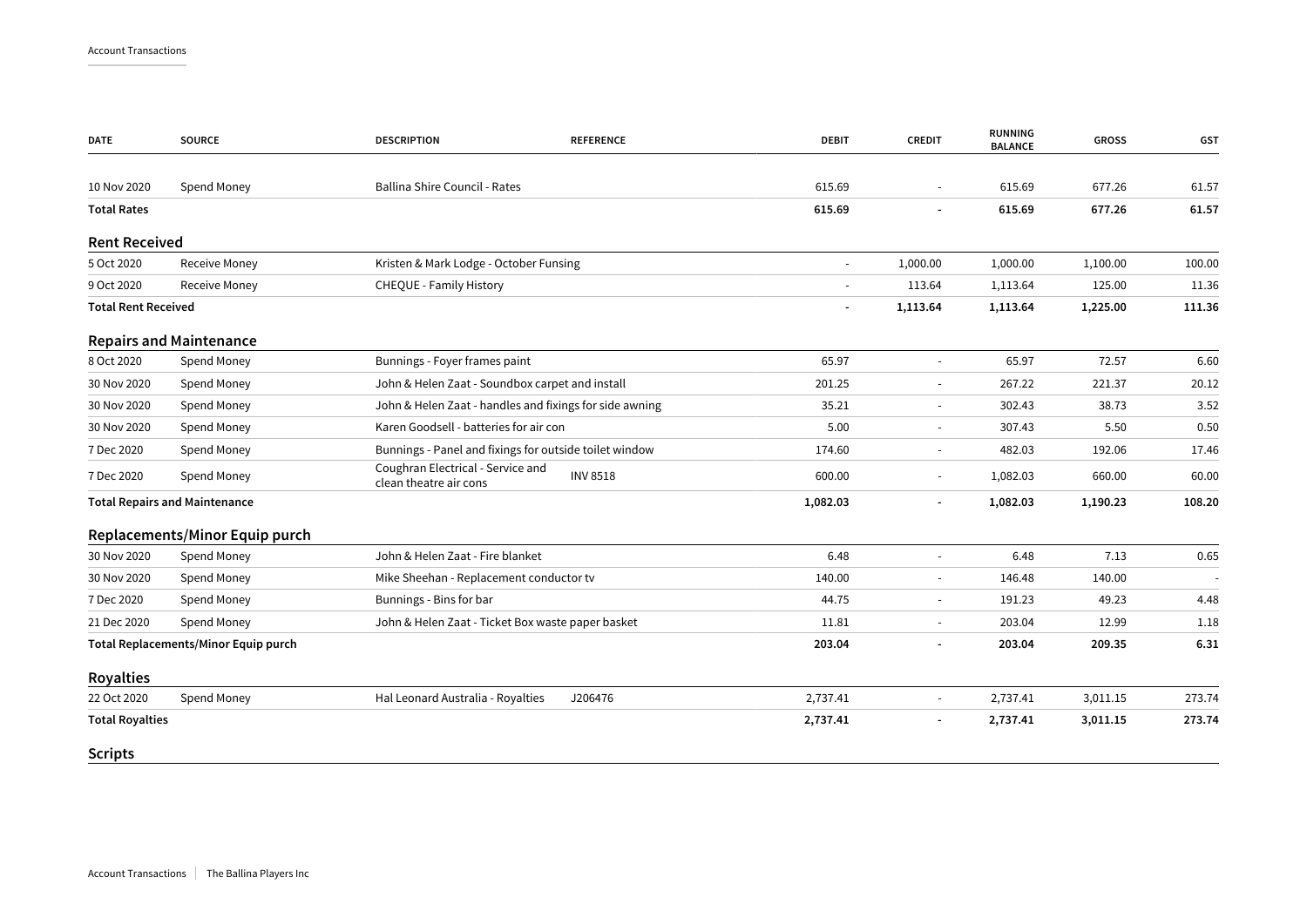| <b>DATE</b>                   | <b>SOURCE</b>  | <b>DESCRIPTION</b>                                                                    | <b>REFERENCE</b> | <b>DEBIT</b> | <b>CREDIT</b>            | <b>RUNNING</b><br><b>BALANCE</b> | <b>GROSS</b> | <b>GST</b> |
|-------------------------------|----------------|---------------------------------------------------------------------------------------|------------------|--------------|--------------------------|----------------------------------|--------------|------------|
|                               |                |                                                                                       |                  |              |                          |                                  |              |            |
| 22 Oct 2020                   | Spend Money    | Hal Leonard Australia - Scripts and<br>score                                          | J206476          | 671.82       |                          | 671.82                           | 739.00       | 67.18      |
| 18 Nov 2020                   | Spend Money    | Ballina Colour Copy - Scripts                                                         | <b>INV 2227</b>  | 136.36       | $\sim$                   | 808.18                           | 150.00       | 13.64      |
| 18 Nov 2020                   | Spend Money    | Ballina Colour Copy - Scores                                                          | <b>INV 2227</b>  | 269.09       |                          | 1,077.27                         | 296.00       | 26.91      |
| <b>Total Scripts</b>          |                |                                                                                       |                  | 1,077.27     |                          | 1,077.27                         | 1,185.00     | 107.73     |
| <b>Security</b>               |                |                                                                                       |                  |              |                          |                                  |              |            |
| 30 Nov 2020                   | Spend Money    | Cav Security - GPRS unit                                                              | <b>INV 94020</b> | 68.00        |                          | 68.00                            | 74.80        | 6.80       |
| <b>Total Security</b>         |                |                                                                                       |                  | 68.00        |                          | 68.00                            | 74.80        | 6.80       |
| <b>Set Construction</b>       |                |                                                                                       |                  |              |                          |                                  |              |            |
| 7 Dec 2020                    | Spend Money    | Bunnings - Set paint etc                                                              |                  | 98.65        |                          | 98.65                            | 108.52       | 9.87       |
| <b>Total Set Construction</b> |                |                                                                                       |                  | 98.65        |                          | 98.65                            | 108.52       | 9.87       |
| <b>Sound Expenses</b>         |                |                                                                                       |                  |              |                          |                                  |              |            |
| 3 Dec 2020                    | Spend Money    | Leanne Broadley - Batteries                                                           |                  | 84.09        |                          | 84.09                            | 92.50        | 8.41       |
| <b>Total Sound Expenses</b>   |                |                                                                                       |                  | 84.09        |                          | 84.09                            | 92.50        | 8.41       |
| Stock on hand - Bar           |                |                                                                                       |                  |              |                          |                                  |              |            |
| <b>Opening Balance</b>        |                |                                                                                       |                  | 3,252.83     |                          | 3,252.83                         |              |            |
| 31 Oct 2020                   | Manual Journal | 2020 Bar Stocktake Covid Stock<br>Write Off - Out of date stock                       | #1341            |              | 943.35                   | 2,309.48                         | (1,037.69)   | (94.34)    |
| 23 Nov 2020                   | Spend Money    | Peter Harding - Restock Bar                                                           |                  | 835.46       | $\overline{\phantom{a}}$ | 3,144.94                         | 919.01       | 83.55      |
| 30 Nov 2020                   | Spend Money    | Beach and Bush - Restock bar                                                          | 480882 481582    | 473.21       | $\overline{\phantom{a}}$ | 3,618.15                         | 520.53       | 47.32      |
| 30 Nov 2020                   | Spend Money    | Karen Goodsell - Restock bar                                                          |                  | 87.50        | $\sim$                   | 3,705.65                         | 96.25        | 8.75       |
| 7 Dec 2020                    | Spend Money    | Karen Goodsell - Lollies, cheese & bikkies                                            |                  | 49.41        | $\sim$                   | 3,755.06                         | 54.35        | 4.94       |
| 21 Dec 2020                   | Spend Money    | Peter Harding - Dan Murphys                                                           |                  | 203.35       | $\sim$                   | 3,958.41                         | 223.69       | 20.34      |
| 21 Dec 2020                   | Spend Money    | Karen Goodsell - Ginger beer, icecreams                                               |                  | 72.64        |                          | 4,031.05                         | 79.90        | 7.26       |
| 21 Dec 2020                   | Manual Journal | 2020 Downtown Raffle Prizes<br>Adjustments wine - 11 Bottles of<br>Wine @ \$6.78 each | #1497            |              | 67.80                    | 3,963.25                         | (74.58)      | (6.78)     |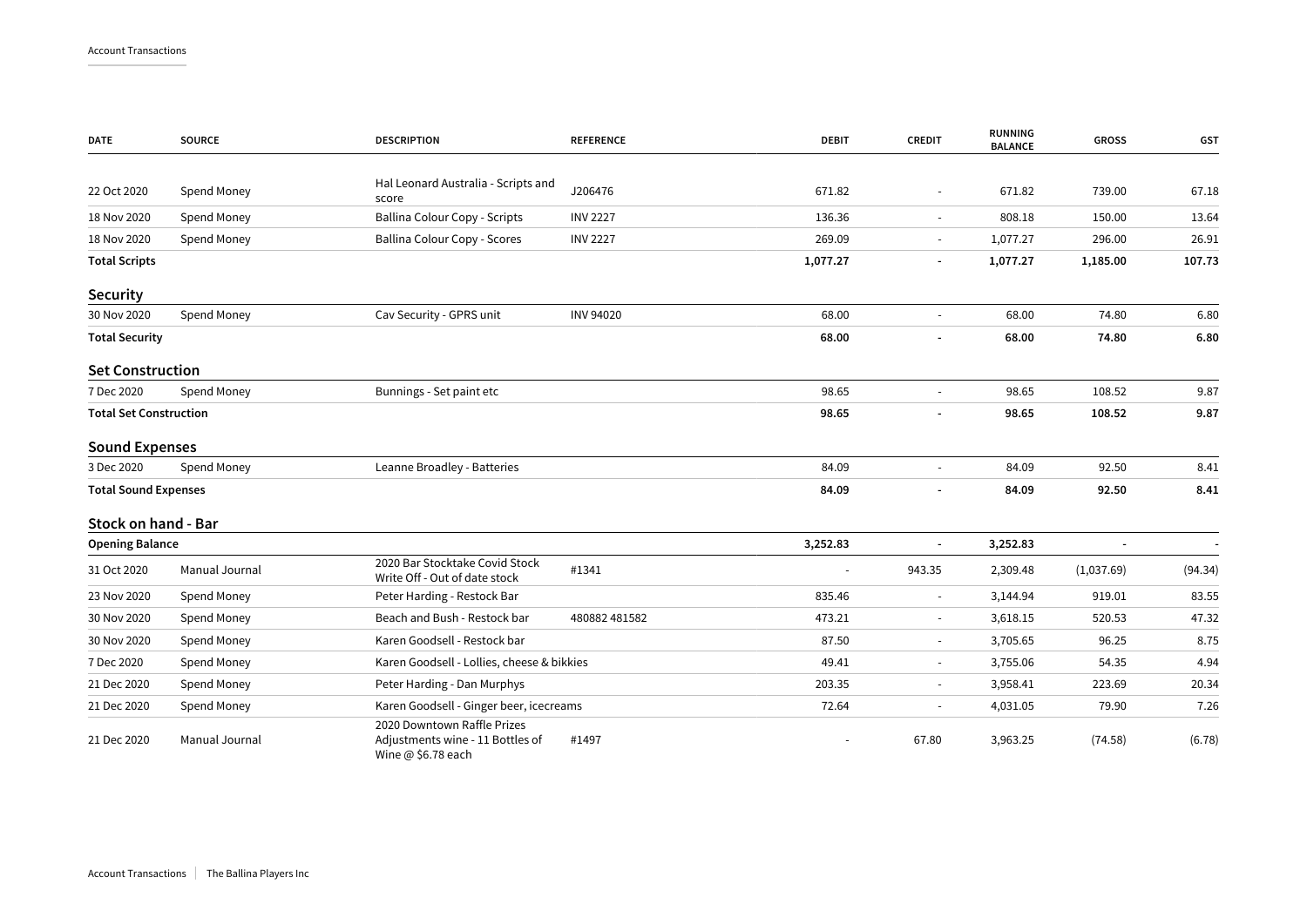| <b>DATE</b>                      | <b>SOURCE</b>        | <b>DESCRIPTION</b>                               | <b>REFERENCE</b> | <b>DEBIT</b>             | <b>CREDIT</b>  | <b>RUNNING</b><br><b>BALANCE</b> | <b>GROSS</b>                 | GST      |
|----------------------------------|----------------------|--------------------------------------------------|------------------|--------------------------|----------------|----------------------------------|------------------------------|----------|
| 22 Dec 2020                      | Manual Journal       | 2020 Bar Stocktake post Downtown<br>- Stock sold | #1503            | $\sim$                   | 1,560.29       | 2,402.96                         | (1,716.32)                   | (156.03) |
| <b>Total Stock on hand - Bar</b> |                      |                                                  |                  | 1,721.57                 | 2,571.44       | 2,402.96                         | (934.86)                     | (84.99)  |
| <b>Closing Balance</b>           |                      |                                                  |                  | 2,402.96                 | $\blacksquare$ | 2,402.96                         | $\qquad \qquad \blacksquare$ |          |
| <b>Ticket Sales</b>              |                      |                                                  |                  |                          |                |                                  |                              |          |
| 2 Nov 2020                       | <b>Receive Money</b> | Flexipay                                         |                  |                          | 276.36         | 276.36                           | 304.00                       | 27.64    |
| 4 Nov 2020                       | Receive Money        | Flexipay                                         |                  | $\sim$                   | 305.45         | 581.81                           | 336.00                       | 30.55    |
| 5 Nov 2020                       | Receive Money        | Flexipay                                         |                  |                          | 160.00         | 741.81                           | 176.00                       | 16.00    |
| 9 Nov 2020                       | Receive Money        | Flexipay                                         |                  | $\sim$                   | 58.18          | 799.99                           | 64.00                        | 5.82     |
| 9 Nov 2020                       | Receive Money        | Flexipay                                         |                  |                          | 1,258.18       | 2,058.17                         | 1,384.00                     | 125.82   |
| 10 Nov 2020                      | Receive Money        | Flexipay                                         |                  | $\sim$                   | 563.64         | 2,621.81                         | 620.00                       | 56.36    |
| 11 Nov 2020                      | Receive Money        | Flexipay                                         |                  |                          | 530.91         | 3,152.72                         | 584.00                       | 53.09    |
| 12 Nov 2020                      | Receive Money        | Flexipay                                         |                  | $\overline{\phantom{a}}$ | 565.45         | 3,718.17                         | 622.00                       | 56.55    |
| 13 Nov 2020                      | Receive Money        | Flexipay                                         |                  |                          | 143.64         | 3,861.81                         | 158.00                       | 14.36    |
| 16 Nov 2020                      | Receive Money        | Flexipay                                         |                  |                          | 54.55          | 3,916.36                         | 60.00                        | 5.45     |
| 16 Nov 2020                      | Receive Money        | Flexipay                                         |                  |                          | 327.27         | 4,243.63                         | 360.00                       | 32.73    |
| 16 Nov 2020                      | Receive Money        | Flexipay                                         |                  |                          | 81.82          | 4,325.45                         | 90.00                        | 8.18     |
| 17 Nov 2020                      | Receive Money        | Flexipay                                         |                  |                          | 116.36         | 4,441.81                         | 128.00                       | 11.64    |
| 18 Nov 2020                      | Receive Money        | Flexipay                                         |                  | $\sim$                   | 638.18         | 5,079.99                         | 702.00                       | 63.82    |
| 20 Nov 2020                      | Receive Money        | Flexipay                                         |                  |                          | 407.27         | 5,487.26                         | 448.00                       | 40.73    |
| 23 Nov 2020                      | Receive Money        | Flexipay                                         |                  | $\sim$                   | 54.55          | 5,541.81                         | 60.00                        | 5.45     |
| 23 Nov 2020                      | Receive Money        | Flexipay                                         |                  |                          | 485.45         | 6,027.26                         | 534.00                       | 48.55    |
| 23 Nov 2020                      | Receive Money        | Flexipay                                         |                  | $\sim$                   | 218.18         | 6,245.44                         | 240.00                       | 21.82    |
| 24 Nov 2020                      | Receive Money        | Flexipay                                         |                  |                          | 261.82         | 6,507.26                         | 288.00                       | 26.18    |
| 25 Nov 2020                      | Receive Money        | Flexipay                                         |                  | $\blacksquare$           | 310.91         | 6,818.17                         | 342.00                       | 31.09    |
| 26 Nov 2020                      | Receive Money        | Flexipay                                         |                  | $\overline{\phantom{a}}$ | 596.36         | 7,414.53                         | 656.00                       | 59.64    |
| 27 Nov 2020                      | Receive Money        | Cash Deposit - Ticket sales                      |                  |                          | 154.55         | 7,569.08                         | 170.00                       | 15.45    |
| 27 Nov 2020                      | Receive Money        | Cash Deposit - Ticket Sales                      |                  |                          | 668.18         | 8,237.26                         | 735.00                       | 66.82    |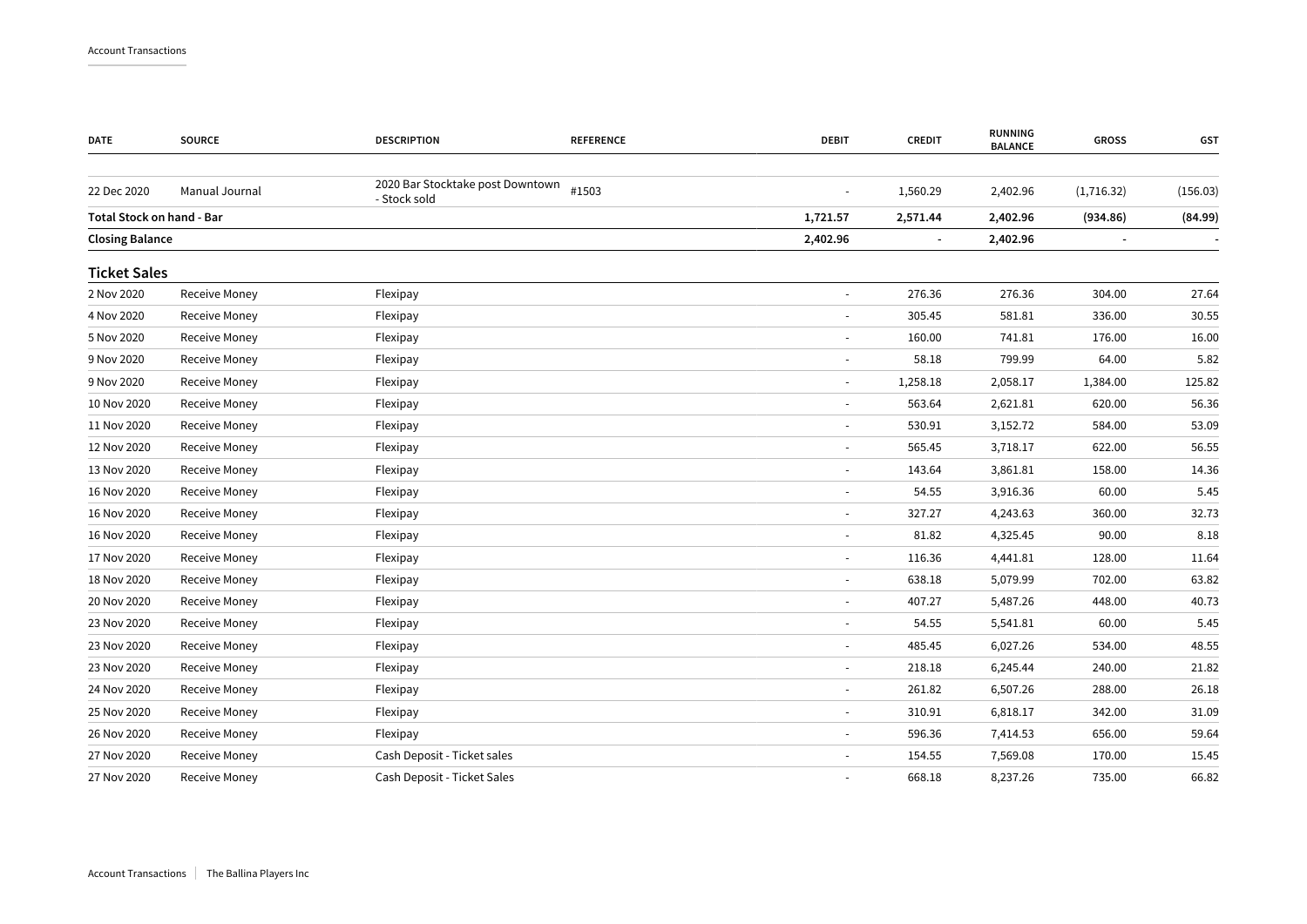| <b>DATE</b>               | <b>SOURCE</b>        | <b>DESCRIPTION</b>         | <b>REFERENCE</b> | <b>DEBIT</b>             | <b>CREDIT</b> | <b>RUNNING</b><br><b>BALANCE</b> | <b>GROSS</b> | <b>GST</b> |
|---------------------------|----------------------|----------------------------|------------------|--------------------------|---------------|----------------------------------|--------------|------------|
| 27 Nov 2020               | <b>Receive Money</b> | Flexipay                   |                  |                          | 389.09        | 8,626.35                         | 428.00       | 38.91      |
| 30 Nov 2020               | Receive Money        | Flexipay                   |                  |                          | 823.64        | 9,449.99                         | 906.00       | 82.36      |
| 30 Nov 2020               | Spend Money          | Flexipay                   |                  | 81.82                    |               | 9,368.17                         | (90.00)      | (8.18)     |
| 30 Nov 2020               | Receive Money        | Flexipay                   |                  | $\overline{\phantom{a}}$ | 436.36        | 9,804.53                         | 480.00       | 43.64      |
| 30 Nov 2020               | Receive Money        | Flexipay                   |                  | $\overline{\phantom{a}}$ | 309.09        | 10,113.62                        | 340.00       | 30.91      |
| 1 Dec 2020                | Receive Money        | Flexipay                   |                  | $\overline{\phantom{a}}$ | 630.91        | 10,744.53                        | 694.00       | 63.09      |
| 2 Dec 2020                | Receive Money        | Flexipay                   |                  | $\overline{\phantom{a}}$ | 467.27        | 11,211.80                        | 514.00       | 46.73      |
| 3 Dec 2020                | Receive Money        | Flexipay                   |                  | $\sim$                   | 303.64        | 11,515.44                        | 334.00       | 30.36      |
| 4 Dec 2020                | Receive Money        | Flexipay                   |                  | $\overline{\phantom{a}}$ | 1,080.00      | 12,595.44                        | 1,188.00     | 108.00     |
| 7 Dec 2020                | Receive Money        | Flexipay                   |                  |                          | 485.45        | 13,080.89                        | 534.00       | 48.55      |
| 7 Dec 2020                | Receive Money        | Flexipay                   |                  | $\overline{\phantom{a}}$ | 278.18        | 13,359.07                        | 306.00       | 27.82      |
| 7 Dec 2020                | Receive Money        | Flexipay                   |                  | $\overline{\phantom{a}}$ | 620.00        | 13,979.07                        | 682.00       | 62.00      |
| 8 Dec 2020                | Receive Money        | Flexipay - Tickets         |                  | $\sim$                   | 854.55        | 14,833.62                        | 940.00       | 85.45      |
| 9 Dec 2020                | Receive Money        | Flexipay                   |                  | $\overline{\phantom{a}}$ | 330.91        | 15,164.53                        | 364.00       | 33.09      |
| 10 Dec 2020               | Receive Money        | Flexipay                   |                  | $\sim$                   | 369.09        | 15,533.62                        | 406.00       | 36.91      |
| 11 Dec 2020               | Receive Money        | Flexipay                   |                  | $\sim$                   | 609.09        | 16,142.71                        | 670.00       | 60.91      |
| 14 Dec 2020               | Receive Money        | Flexipay                   |                  |                          | 520.00        | 16,662.71                        | 572.00       | 52.00      |
| 14 Dec 2020               | Receive Money        | Flexipay                   |                  | $\overline{\phantom{a}}$ | 405.45        | 17,068.16                        | 446.00       | 40.55      |
| 14 Dec 2020               | Receive Money        | Flexipay                   |                  | $\sim$                   | 418.18        | 17,486.34                        | 460.00       | 41.82      |
| 15 Dec 2020               | Receive Money        | Flexipay                   |                  | $\sim$                   | 256.36        | 17,742.70                        | 282.00       | 25.64      |
| 15 Dec 2020               | Receive Money        | Front Of House             |                  | $\overline{\phantom{a}}$ | 100.00        | 17,842.70                        | 110.00       | 10.00      |
| 21 Dec 2020               | Receive Money        | Front Of House             |                  | $\overline{\phantom{a}}$ | 136.36        | 17,979.06                        | 150.00       | 13.64      |
| 21 Dec 2020               | Receive Money        | Front Of House             |                  | $\overline{\phantom{a}}$ | 27.27         | 18,006.33                        | 30.00        | 2.73       |
| 22 Dec 2020               | Receive Money        | Just Funkin                |                  | $\overline{\phantom{a}}$ | 848.18        | 18,854.51                        | 933.00       | 84.82      |
| 22 Dec 2020               | Receive Money        | Front Of House             |                  | $\overline{\phantom{a}}$ | 72.73         | 18,927.24                        | 80.00        | 7.27       |
| 24 Dec 2020               | Spend Money          | Just Funkin - Ticket sales |                  |                          | 233.18        | 19,160.42                        | 256.50       | 23.32      |
| <b>Total Ticket Sales</b> |                      |                            |                  | 81.82                    | 19,242.24     | 19,160.42                        | 21,076.50    | 1,916.08   |